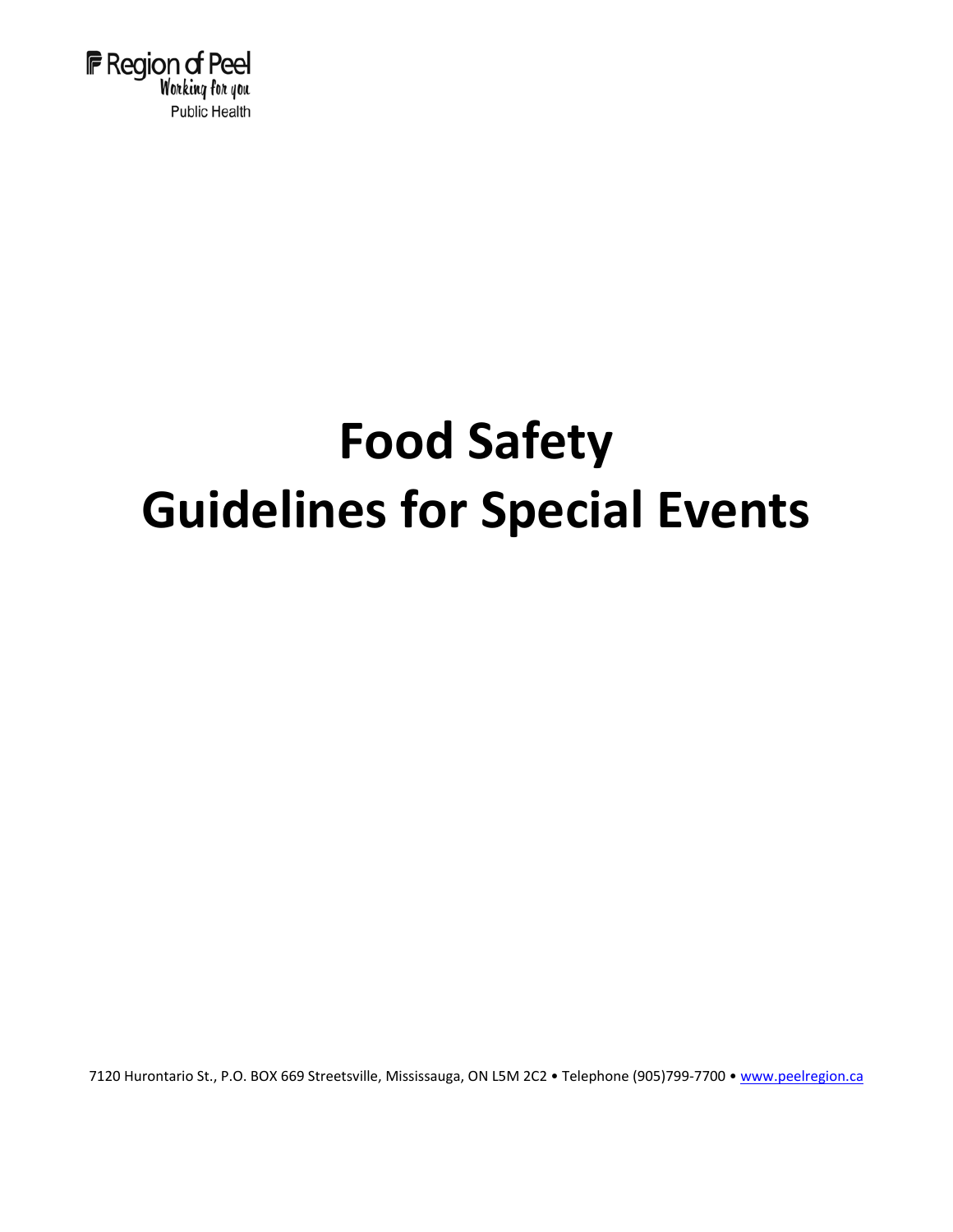This package will help you achieve and maintain proper food safety for your Special Event.

To minimize the risk of a food‐borne illness, the following requirements are provided. Please note that the following are minimum requirements and are by no means all‐inclusive.

Please ensure that the Vendor Information form is completed and forwarded to the Peel Public Health Department directly or via the Special Event Coordinator. A Public Health Inspector will review this information and may contact you to discuss safe food handling practices specific to the foods you are planning to serve. *In the event of a food‐borne illness, it will help if you demonstrate responsible precautionary measures.*

Please note the following key points:

- $\checkmark$  All food must be obtained from an approved source.
- **All food must be prepared in an inspected and licensed food premises.**
- $\checkmark$  Home-prepared foods are not allowed.
- **Unpasteurized food products and/or beverages are not permitted. They cannot be sold or given away as samples.**

All persons involved in the preparation and selling of food to the public are strongly encouraged to attend Food Handler Training. Please call 905‐799‐7700 to register.

#### **PERMITS**

Check with your municipality about permits and code requirements. If you are providing food at your event, you must complete the *Special Event Information* form

For events requiring inspection, to ensure food safety, the *Vendor Information* form must also be completed.

Please call Peel Public Health at 905-799-7700 or visit [www.peelregion.ca/health](http://www.peelregion.ca/health) for assistance.

Be prepared to tell the Public Health Inspector where you will hold the event; what you plan to serve; where the food will come from; how you will prepare and transport it; and the precautions you will take to prevent contamination.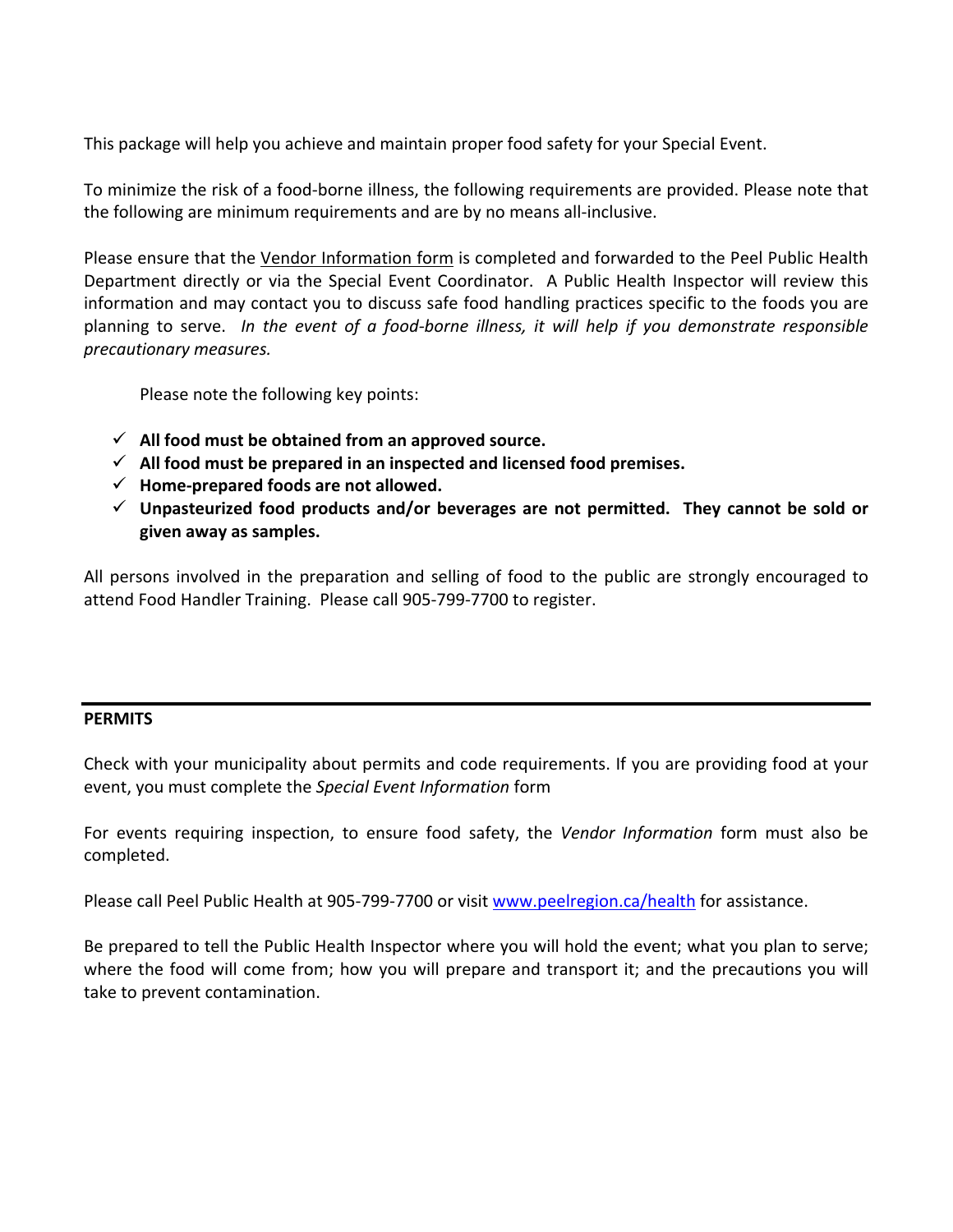#### **BOOTHS**



Design your booth with food safety in mind (e.g., an overhead covering). Only food workers may be permitted inside the food preparation area; children and animals must be excluded. If you have any fire and safety concerns, please contact your local fire department.

The more your food is exposed to outsiders, the greater the likelihood of contamination.

#### **FOODS**

- $\hat{\mathcal{J}}$  Keep your menu simple, and keep hazardous foods (e.g. meat, eggs, dairy products, cut fruit and vegetables etc.) to a minimum.
- $\hat{\mathcal{J}}$  No home prepared food is allowed to be sold or distributed.
- $\hat{\mathcal{J}}$  Meat, poultry, dairy products and eggs must be obtained from an approved inspected source and not directly from the farm. Selling unpasteurized milk and ungraded eggs is illegal.
- $\mathbb{Z}$  If you are serving hamburgers, pre-cooked hamburgers are recommended.
- $\hat{\mathcal{J}}$  To avoid keeping food at room temperature for long periods, cook only what will be consumed immediately.

#### **FOOD STORAGE AND TEMPERATURE**

- $\mathcal{J}$  While cold/hot holding food, use a food thermometer to check the internal temperatures of hazardous foods. A log book of internal food temperatures is recommended.
- $\hat{\mathcal{J}}$  All food while being stored, prepared, displayed or transported to the site must be protected against contamination from dust, insects and other sources. Provide adequate protection by covering food entirely with a lid, food‐grade plastic wrap, aluminum foil, sneeze guards and/or other food grade material.
- $\hat{\mathcal{J}}$  Hazardous food must be transported, stored and maintained at required temperatures. Cold foods must be kept at **4°C (40°F)** or less, hot foods at **60°C (140°F)** or more and frozen foods at  $-18^{\circ}$ C (0 $^{\circ}$ F) or less.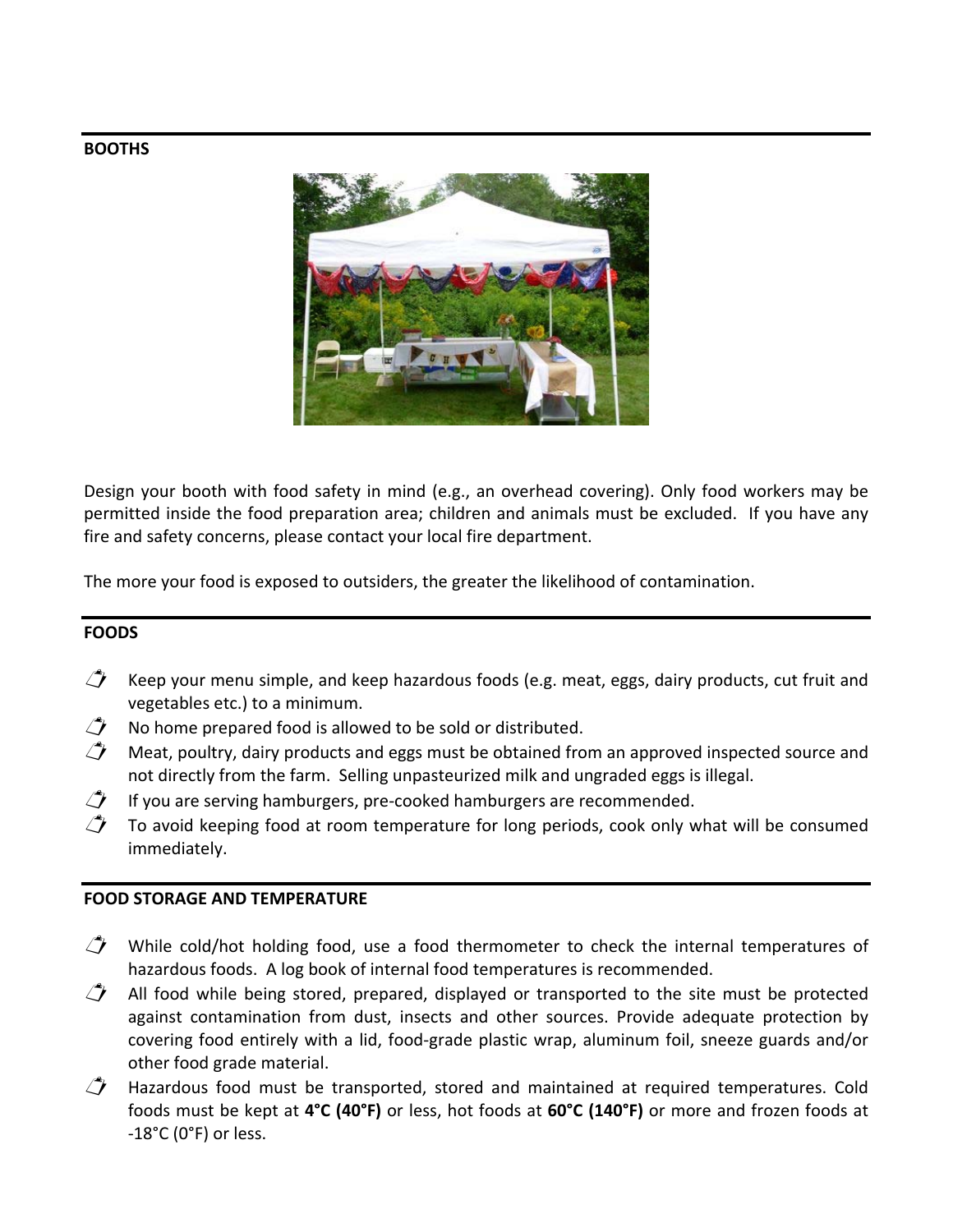

- $\hat{\mathcal{J}}$  Hazardous food in the danger zone, from 4°C (40°F) to 60°C (140°F), support the growth of harmful bacteria which can multiply and cause food spoilage and food‐borne illness.
- $\hat{\bigcup}$  Use cold or hot packs in thermal insulated containers, coolers, or mechanical refrigerator units to transport food from place to place quickly.
- $\overrightarrow{C}$  Keep food and food supplies off the ground. Store food in fully enclosed plastic containers which are insect, rodent and water proof and have a tight‐fitting lid.
- $\mathcal{L}$  Thermometers must be provided in all coolers/refrigerators/freezers.

#### **COOLING HAZARDOUS FOODS**

- $\hat{\mathcal{J}}$  Hot foods that require refrigeration after cooking must be cooled rapidly to 4°C (40°F) and held at that temperature until ready to serve.
- $\hat{\mathcal{J}}$  To cool foods down quickly, use an ice water bath (60% ice to 40% water) stirring the product frequently, or place the food in shallow pans no more than 10 cm (4 inches) deep and refrigerate.
- $\vec{P}$  Pans should not be stored on top of each other
- $\hat{\mathcal{L}}$  Check the internal food temperature at least every two hours to see if the food is cooling properly.
- $\hat{\mathcal{J}}$  Allowing hazardous foods to remain unrefrigerated for 2 hours or more has been the cause of many food poisonings

#### **COOKING HAZARDOUS FOODS**

- $\mathbb{C}$  Use a food thermometer to check internal cooking temperatures for hazardous foods
- $\hat{\mathcal{J}}$  The foods must be cooked to the following minimum internal temperatures:

|           | • Chicken (whole)                                   | 82°C (180°F) |
|-----------|-----------------------------------------------------|--------------|
|           | • Chicken pieces (wings, legs, breast) 74°C (165°F) |              |
| $\bullet$ | Pork                                                | 71°C (160°F) |
|           | • Hamburger                                         | 71°C (160°F) |
| $\bullet$ | Fish                                                | 70°C (158°F) |
|           | Other (e.g., lamb, steak)                           | 60°C (140°F) |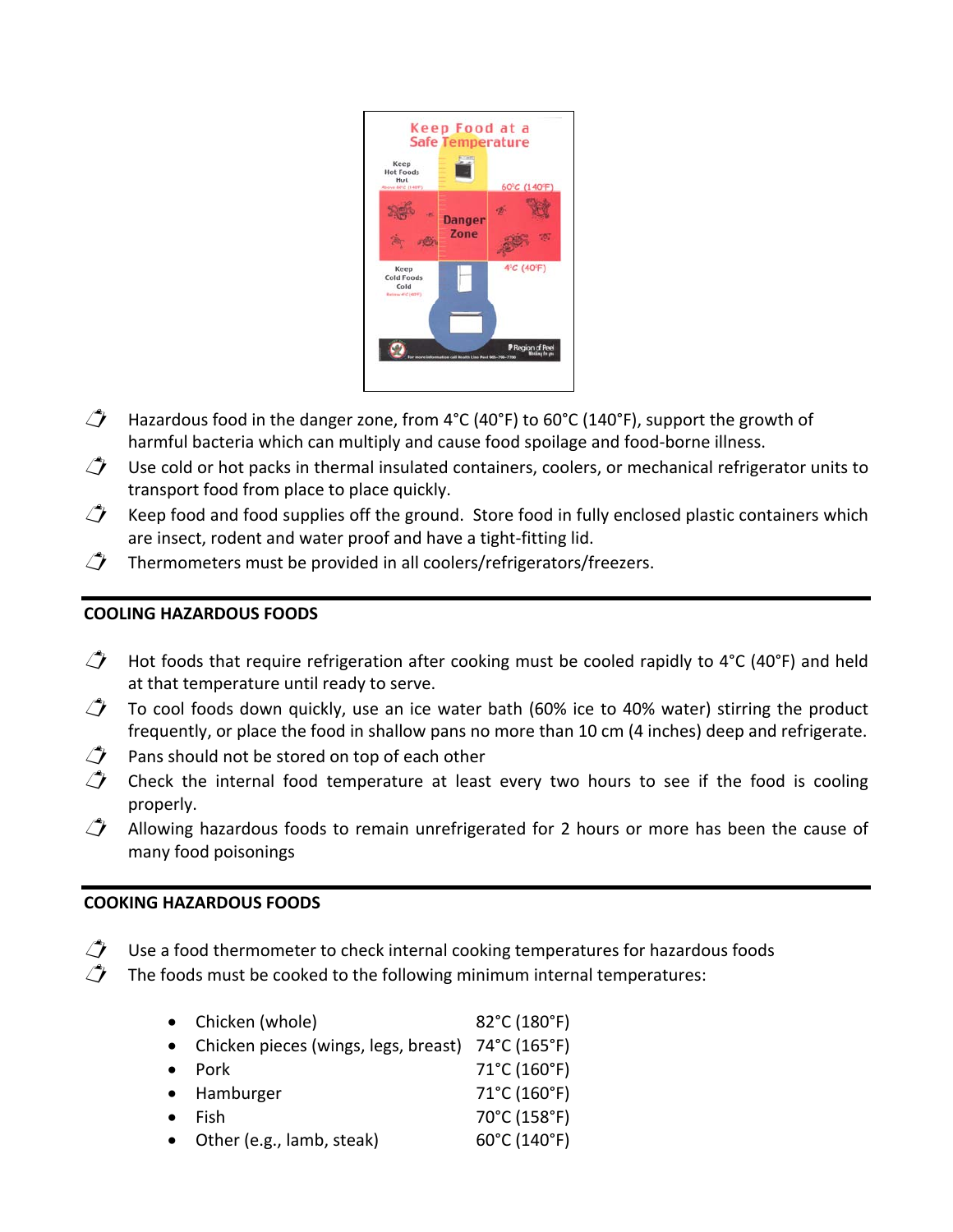#### **RE‐HEATING PREVIOUSLY COOKED FOOD**

- $\mathcal{I}$  If food is cooked, cooled and re-heated for hot-holding, the food must reach an internal temperature of at least 74°C (165°F).
- $\mathcal{D}$  Food should only be re-heated once.

#### **FOOD HANDLING**

- $\hat{\mathcal{J}}$  Use separate work tables and cutting boards for the preparation of raw foods and ready-to-eat foods to prevent cross‐contamination.
- $\mathbb{Z}$  Use utensils (e.g. tongs, ladles, forks, spoons) to minimize direct contact with food.
- $\hat{\mathcal{L}}$  When gloves are used they must be changed in between tasks and hands must be washed before putting on a new pair and after taking off a dirty pair. Washing gloves is not acceptable. Gloves are for single use only.
- $\mathcal{D}$  Ensure that proper hand washing procedure is followed (see "Hand Washing" section)

#### **FOOD UTENSILS AND EQUIPMENT**

- $\hat{\mathcal{J}}$  Single service eating utensils such as plastic knives, forks, spoons, paper plates and cups should be provided to the public for use. Re‐use of single service items is prohibited**.**
- $\hat{\mathcal{L}}$  Utensils for preparing food, must be washed, rinsed and sanitized in a 2-compartment sink. The washing and rinsing would be done in the first sink, with the sanitizing in the second one.



- $\hat{\mathcal{J}}$  If a 2-compartment sink is not available for washing and sanitizing utensils (spoons, tongs, ladles, ice cream scoops) a sufficient number of wrapped, clean, back‐up utensils must be available should the original utensils become contaminated. Utensils that fall on the ground must not be reused.
- $\hat{\mathcal{J}}$  Wiping cloths or sponges for cleaning and sanitizing food contact surfaces must be stored in a sanitizing solution between uses. Mix 1 tsp (5ml) bleach with 3 cups (750 ml) water.

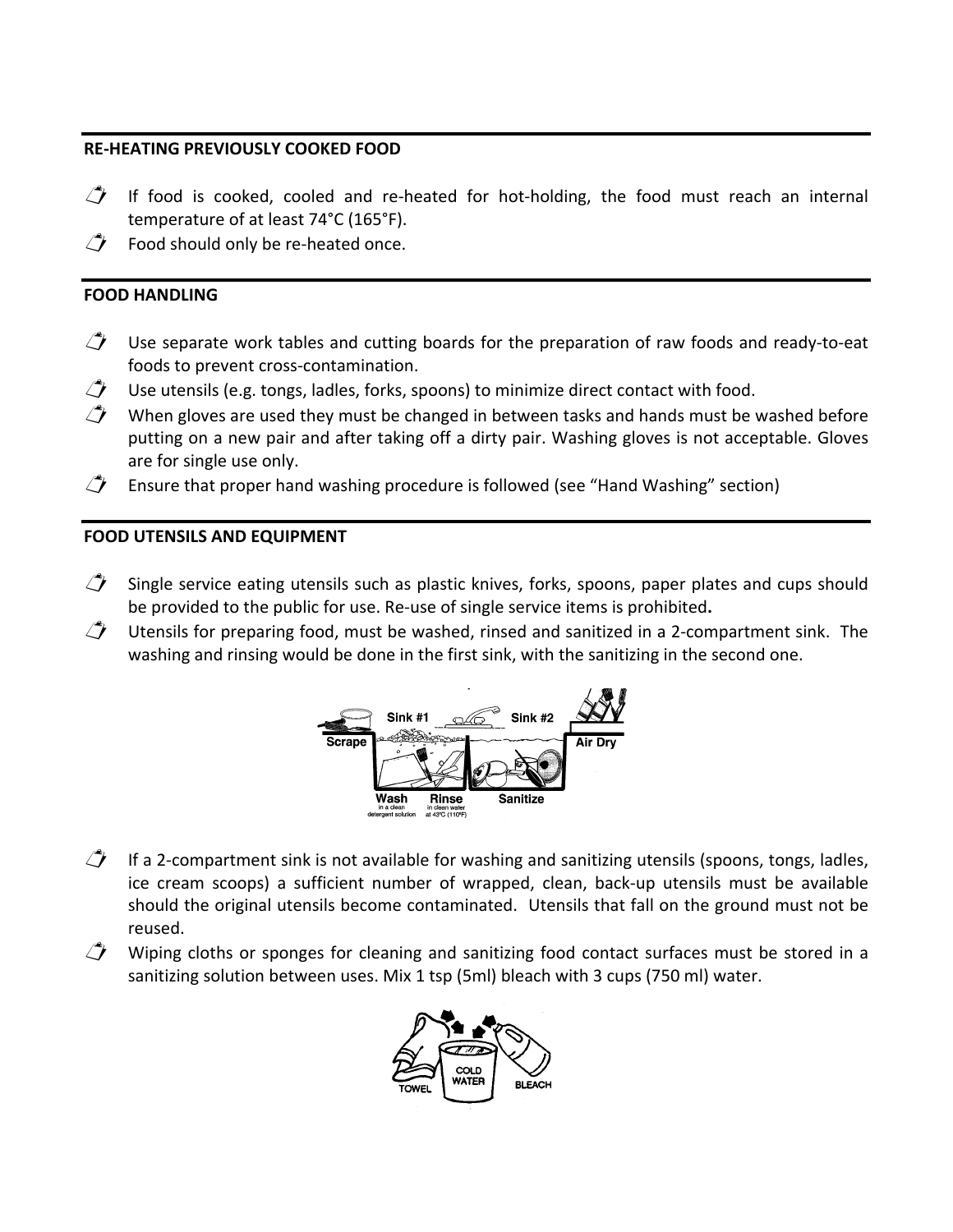#### **ICE**

- $\mathbb{D}$  Ice must be transported, stored and handled in a sanitary manner.
- $\mathcal{L}$  Ice used in coolers to keep items cold must not be used in beverages or other foods.<br> $\mathcal{L}$  Ice must be stored in closed containers or bags to prevent contamination.
- 
- Tongs and scoops used to dispense ice must not be stored directly inside the ice container.
- Ice must be stored in closed containers or bags to prevent contamination.<br>  $\hat{I}$  Tongs and scoops used to dispense ice must not be stored directly inside t<br>  $\hat{I}$  An unbreakable scoop with a handle should be used to d
- An unbreakable scoop with a handle should be used to dispense ice, never use your hands.<br>  $\hat{\mathcal{J}}$  All ice must be made from potable (safe) water and/or obtained from an approved source. All ice must be made from potable (safe) water and/or obtained from an approved source.
- Treat ice as a ready‐to‐eat food product. Ice can become contaminated with bacteria and viruses and cause food‐borne illness.

#### **WATER SUPPLY**

- $\hat{\mathcal{J}}$  Potable (safe) water under pressure or gravity fed must be provided. The supply must be adequate for hand washing, food preparation and equipment cleaning.
- $\hat{\mathcal{J}}$  When a sink or hand wash basin is not available a clean water container must be used (e.g. plastic jug with spigot).

#### **HAND WASHING**

- $\hat{I}$  Provision must be made for an adequate hand washing station. Where a sink with plumbing is not available, a large container of warm water (e.g., a coffee urn with a spigot), a soap dispenser, a roll of paper towels and a bucket to collect waste water may be adequate.
- $\hat{\bigcup}$  Dispose of waste water in a sanitary sewer or public toilet. Do not dispose in a storm sewer, or a river/creek.



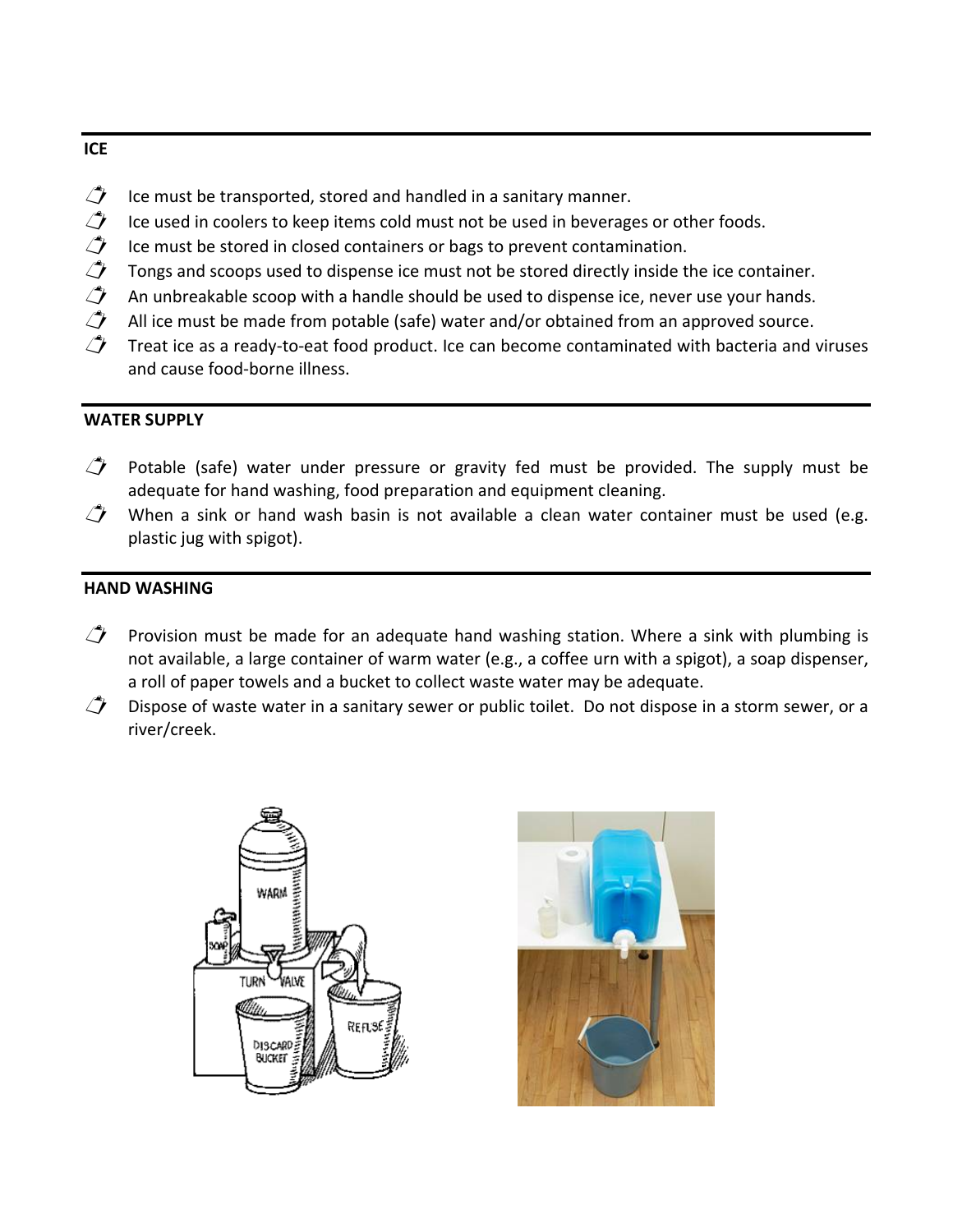- $\hat{C}$  The use of disposable gloves can provide an additional barrier to contamination, but gloves cannot replace hand washing. Frequent and thorough hand washing remains the first line of defense in preventing food‐borne illness.
- $\mathcal{L}$  The following safe hand washing procedures must be used.

#### **SAFE HANDWASHING PROCEDURES**



 $\hat{\mathcal{L}}$  All food handlers must wash their hands with clean water and soap before starting work, after each visit to the toilet, after smoking, handling garbage, handling cash and as frequently as possible to maintain clean hands.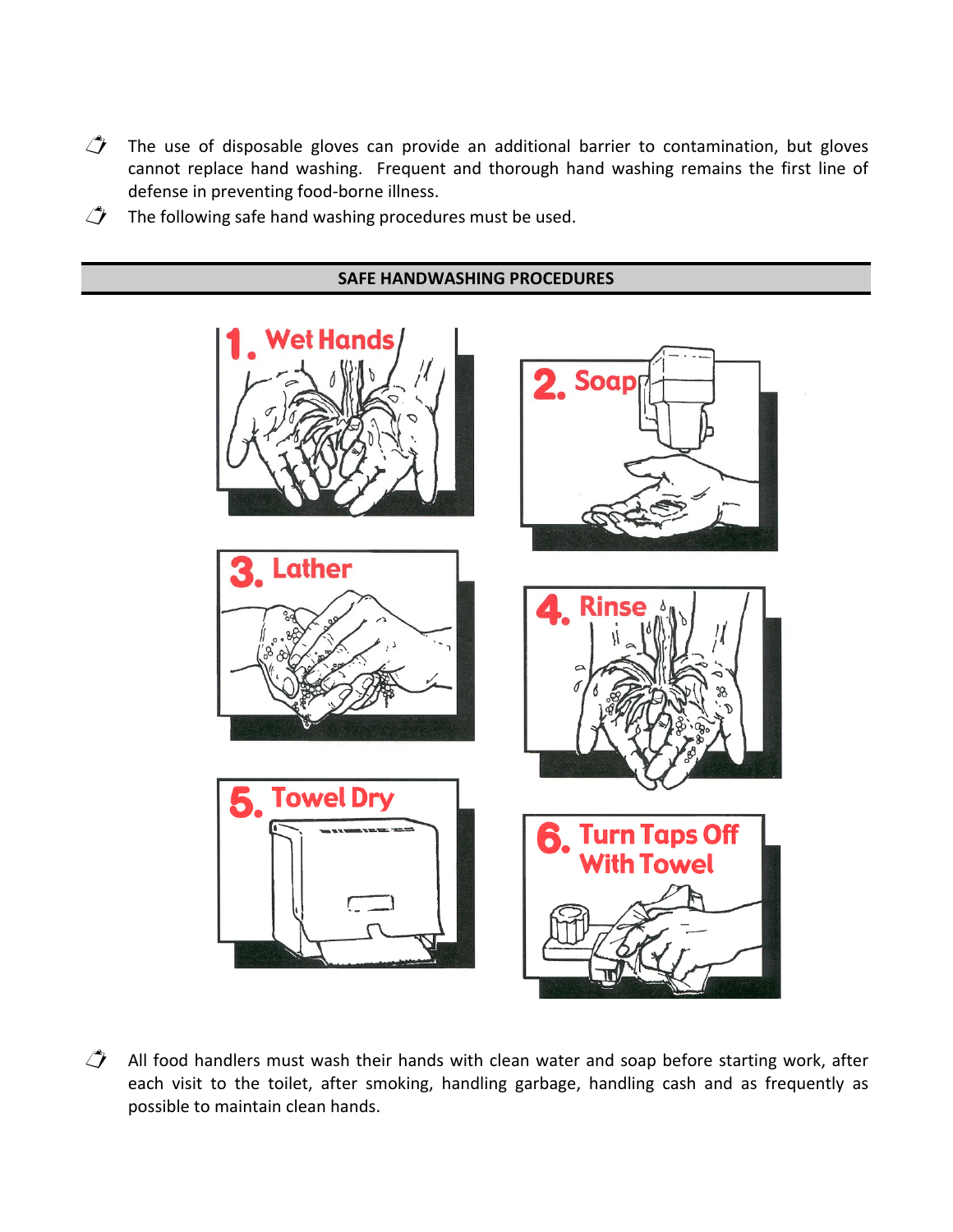- $\hat{J}$  Hands must be thoroughly washed especially when they become contaminated by touching raw meat and poultry and before handling ready‐to‐eat food.
- $\mathcal{L}$  Alcohol based sanitizers are not permitted as a substitute for hand washing.

#### **HEALTH AND HYGIENE**

- $\mathcal{I}$  If you are sick, you should NOT work with food.
- $\hat{\mathcal{J}}$  Anyone who has a fever, nausea, diarrhea, vomiting, or jaundice (yellowing of the skin) or who has open sores or infected cuts on the hands must not handle or prepare food. Hands can be protected for minor cuts with gloves.
- $\mathcal{L}$  Clean outerwear is required.
- $\hat{\mathcal{J}}$  Hair restraints (e.g. hairnet or cap) must be worn if handling food.
- Smoking is prohibited in the food premises.

#### **INSECT AND WASTE CONTROL**

- $\hat{\mathcal{L}}$  Rodents and insects are carriers of bacteria and viruses that can cause food-borne illness. Store food in fully enclosed waterproof plastic containers which are rodent and insect proof and have tight‐fitting lids/covers.
- $\hat{\mathcal{J}}$  Place garbage and paper waste in a garbage container with a tight-fitting lid. Dispose of waste water in a sanitary sewer or public toilet and have back‐up plans in the event of a power failure or water shortage (e.g., provision of emergency generators and supply of ice). Notify the Health Department of any significant changes.
- $\hat{J}$  If using pesticides, please read and follow product labels as they can be toxic to human health.
- $\overrightarrow{C}$  Store chemicals away from food.

For more information about food safety call Peel Health at 905-799-7700. Ask to speak to a Public *Health Inspector.*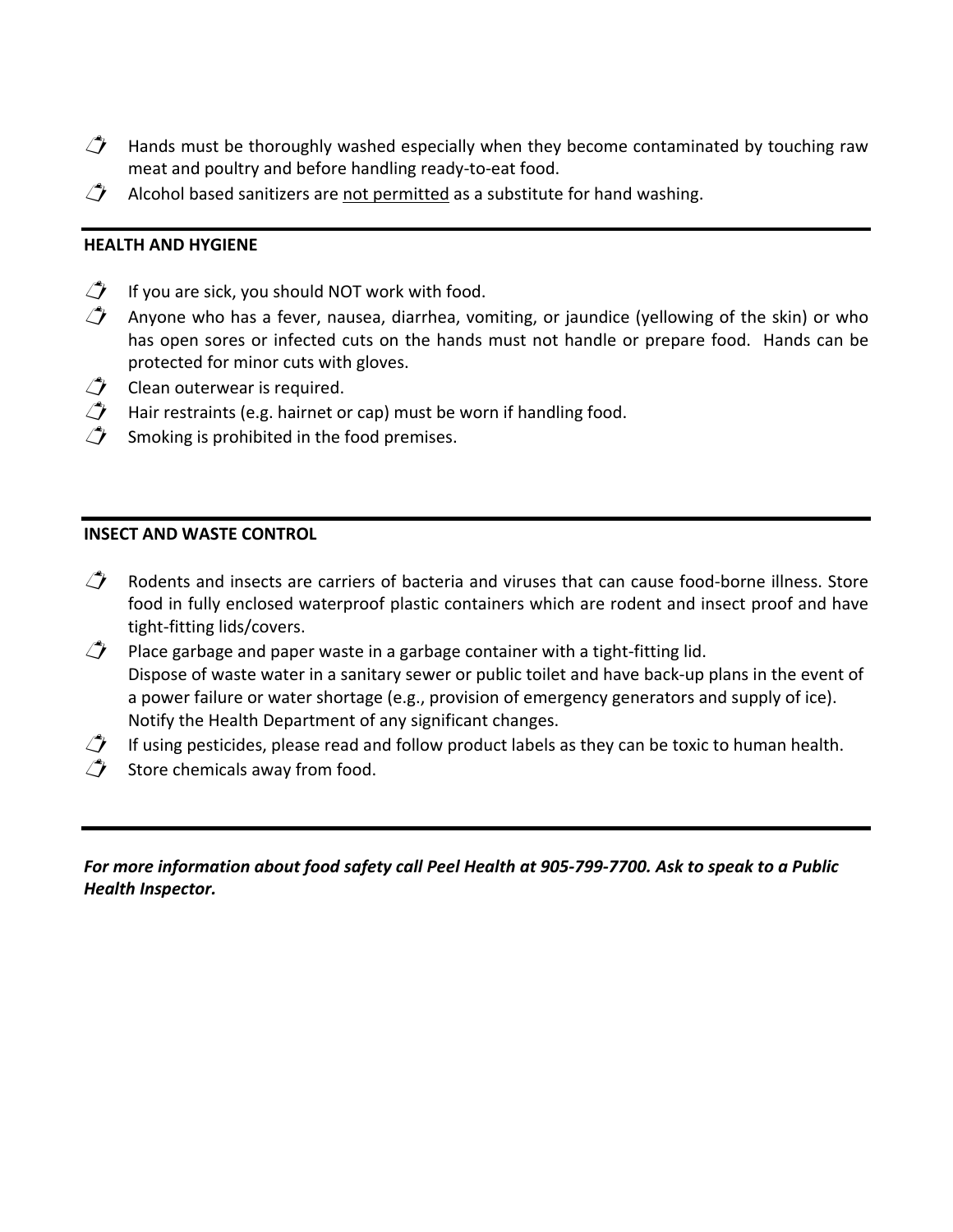

#### **Event Checklist "***Did You Forget Anything?"*

- □ Meat, poultry, dairy and egg products must be from an approved inspected source and not directly from the farm.
- $\Box$  Food probe thermometer(s) available to check internal temperature of hot and cold hazardous foods.
- □ Thermometers for each cooler/refrigerator/freezer.
- □ Hazardous foods must be transported, stored and displayed at the appropriate temperatures. Hot foods greater than 60°C (140<sup>0</sup>F) and cold foods less than 4°C (40<sup>0</sup>F).
- $\Box$  Adequate protection is provided to ensure that food is not contaminated (e.g., lids, plastic wrap, aluminum foil, sneeze‐guards, etc.)
- □ Food is kept off the ground
- $\Box$  Utensils (e.g. serving spoons, tongs, spatulas, etc.) are used to minimize direct contact with food and a backup supply is provided if sanitizing can not be conducted on site.
- $\Box$  Single service eating utensils are encouraged.
- □ Potable water supply is provided for hand-washing, food preparation and equipment cleaning.
- □ Leak‐proof containers/tanks provided for storage of wastewater.
- □ Ice container with an unbreakable ice scoop stored separately.
- □ Detergent and bleach/sanitizer.
- □ Liquid soap in a dispenser and paper towels for hand-washing.
- $\Box$  Clean outer garments must be worn at all times while handling and preparing foods.
- $\Box$  Hairnets, caps or other restraints must be worn at all times while handling food.
- $\Box$  No eating, drinking/smoking allowed in any food preparation area.
- $\Box$  Adequate supply of garbage bags.
- $\Box$  Wiping clothes/sponges for cleaning and sanitizing preparation areas and service areas.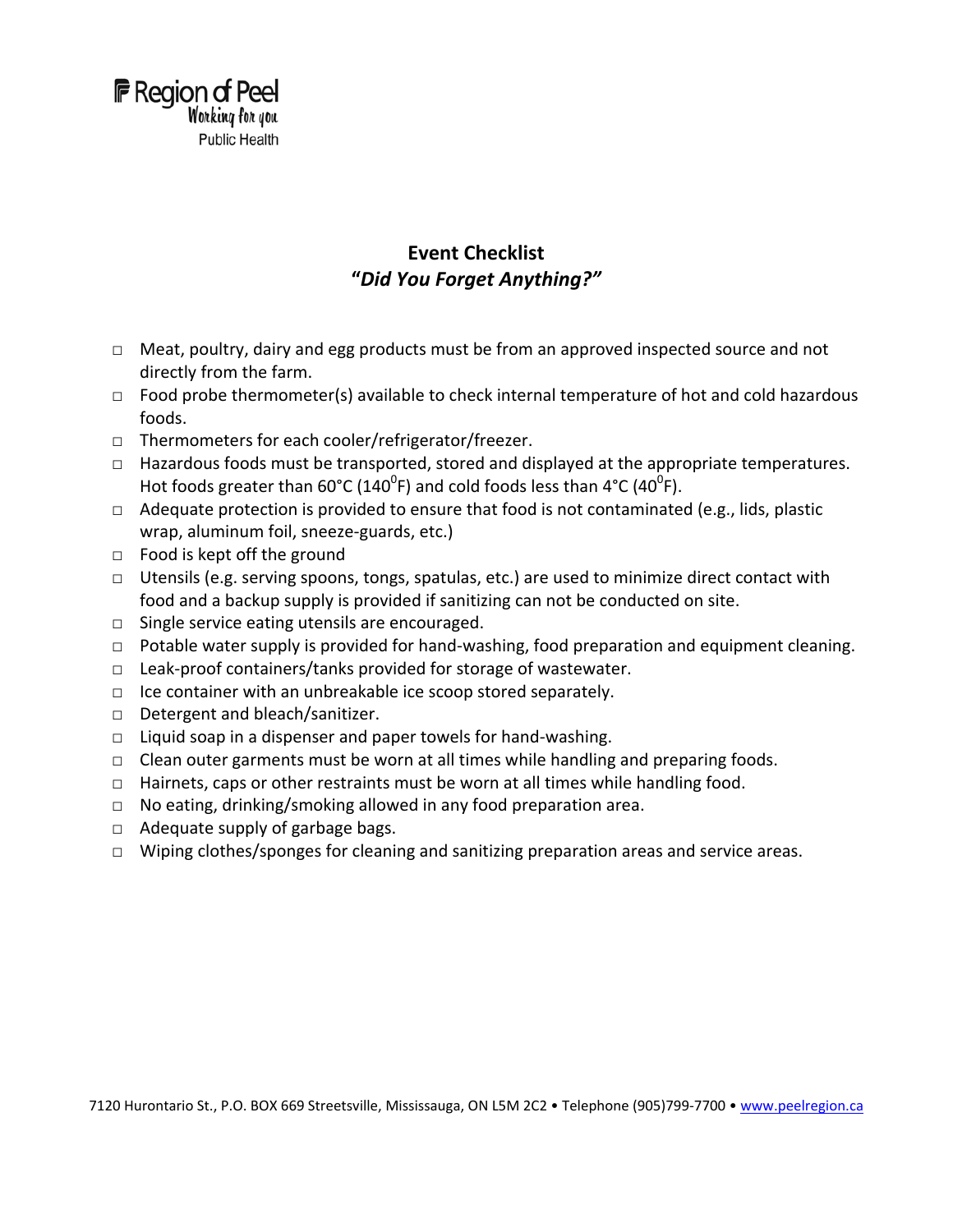

## **Educational Posters**

**(Posters maybe posted at food vendor booth)**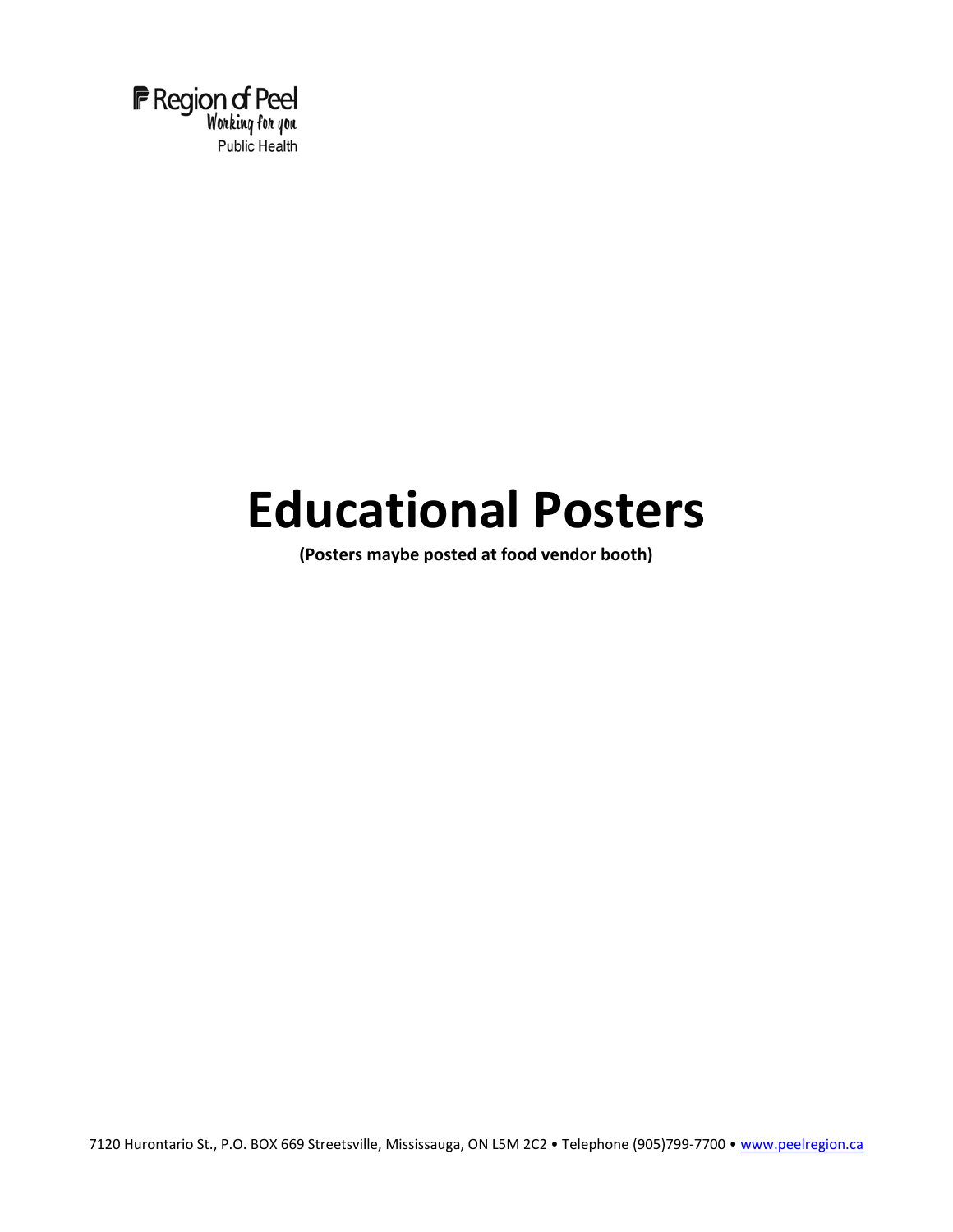## **How to Mix Bleach (chlorine) Solution for Sanitizing**

You will need:

- ‐ ordinary household bleach
- ‐ teaspoon
- ‐ measuring cup
- ‐ spray bottle labelled "bleach sanitizer"

#### NOTE: Single service utensils are encouraged

| Sanitizing                                                             | How to Mix                                                                                                                                                                                      | <b>Solution Strength</b>                                                                                                                                                 |
|------------------------------------------------------------------------|-------------------------------------------------------------------------------------------------------------------------------------------------------------------------------------------------|--------------------------------------------------------------------------------------------------------------------------------------------------------------------------|
| <b>Utensils</b><br>e.g. cutting boards,<br>knives, cooking<br>utensils | Mix 1/2 teaspoon of bleach<br>with 4 cups of water<br>or<br>2 ml of bleach with 1 litre<br>of water<br>After cleaning with soap<br>and water, immerse<br>utensil in solution for 45<br>seconds. | $100$ ppm<br>chlorine solution<br>Sink #1 $\circ$ Sink #2<br>Air Dry<br>Scrape<br>Rinse<br>Sanitize<br>in a clean<br>roent solution<br>in clean water<br>at 43°C (110°F) |
| Large food contact<br>surfaces<br>e.g. coolers, tables                 | Mix 1 teaspoon of<br>bleach with 4 cups of<br>water<br>or<br>4 ml of bleach with 1<br>litre of water                                                                                            | $200$ ppm<br>chlorine solution<br>bleach                                                                                                                                 |

#### **Tips to Remember**

- Make a new sanitizing solution at the start of your event.
- Do NOT mix bleach with detergent.
- Use chlorine test strips to check the strength of your solution.
- Throw away sanitizing solution every 3 hours or as needed. The strength of the solution will be weaker at the end of the day.

7120 Hurontario St., P.O. BOX 669 Streetsville, Mississauga, ON L5M 2C2 • Telephone (905)799-7700 • [www.peelregion.ca](http://www.peelregion.ca/)